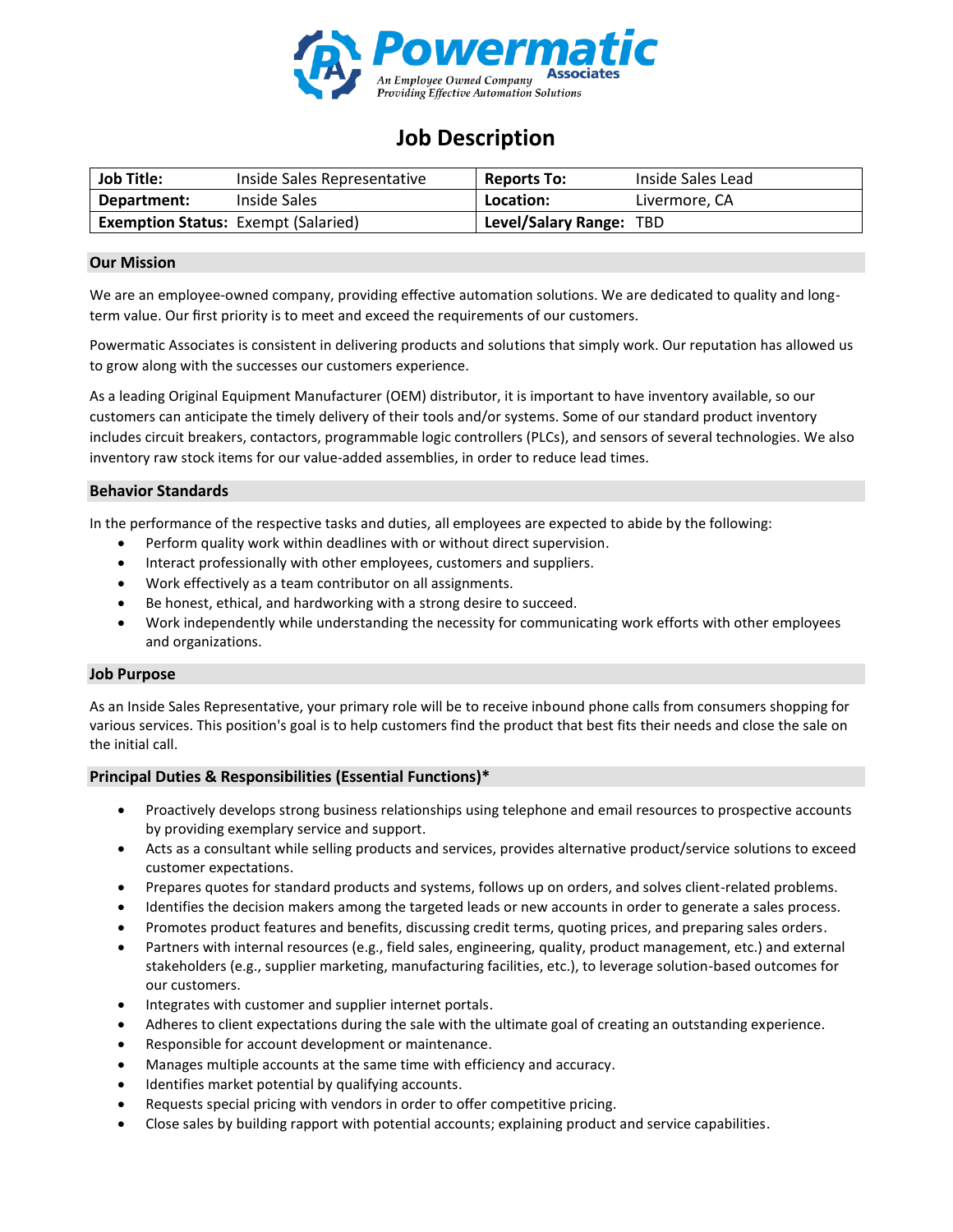

- Expands sales in existing accounts by introducing new products and reactions from accounts.
- Under limited supervision negotiates specifications, pricing, delivery dates, etc., ensures compliance to contractual provisions.
- Responsible for sales leads, quotations generation, sales coverage, literature and drawings.

*\*To comply with regulations set forth by the Americans with Disabilities Act (ADA), the principal duties in this job description must be essential to the job. To identify essential functions, focus on the purpose and the result of the duties rather than the manner in which they are performed. The following definition applies: a job function is essential if removal of that function would fundamentally change the job. Reasonable accommodations may be made to enable individuals with disabilities to perform the essential functions.*

## **Qualifications & Skills**

#### **Required Knowledge, Skills, and Abilities**

- Two or more years of prior job-related in sales or related field with a proven track record of consistent revenue growth.
- Exhibits suggestive and/or selling habits.
- Must be able to work on an independent basis.
- Proficient in the use of Microsoft (MS) Office, with focus on a demonstrated working knowledge of MS Excel and MS Outlook.
- Ability to work well in time-sensitive situations where customer satisfaction is the ultimate goal.
- Must be able to understand the basic sales cycle.
- Highly effective tele-sales skills, including professional demeanor, artful negotiation skills, and outstanding phone etiquette.
- Excellent verbal and written communication skills and, in particular, the ability to craft professional e-mails and client-related documents.
- Team-oriented operating style with effective interpersonal skills that allow successful business interactions with individuals of all leadership styles, personalities, and career levels.
- Must be action oriented with the ability to think critically.

#### **Preferred Knowledge, Skills, and Abilities**

- Two or more years distribution component sales experience and/or a minimum of 5 years' experience in technical sales of electro-mechanical components and systems for semiconductor equipment market, preferably with exposure to industrial automation applications.
- Knowledge of electronic component product sales career experience.
- Functional and/or technical awareness.
- Action oriented behaviors.

#### **Working Conditions**

Powermatic Associates is a rapidly growing organization and as such our team must be very agile and be comfortable working in an evolving environment. The working conditions for this position is primarily sedentary in an office environment; experiences frequent interruptions; required to meet deadlines; requires visual concentration on detail, dexterity and precision. Typical work hours are M-F, 8am-5pm.

#### **Travel Requirements**

This position may require workday travel to customer sites – up to 15%.

#### **Physical Requirements**

- Most work is performed in a temperature-controlled office environment.
- While performing the duties of this job, the employee may be required to walk 10% of the time, stand 10% of the time and sit 80% of the time.
- The employee will occasionally lift and or carry up to 25 lbs.
- Employee may use computer, phone, copier/scanner and other office equipment in the course of a day.